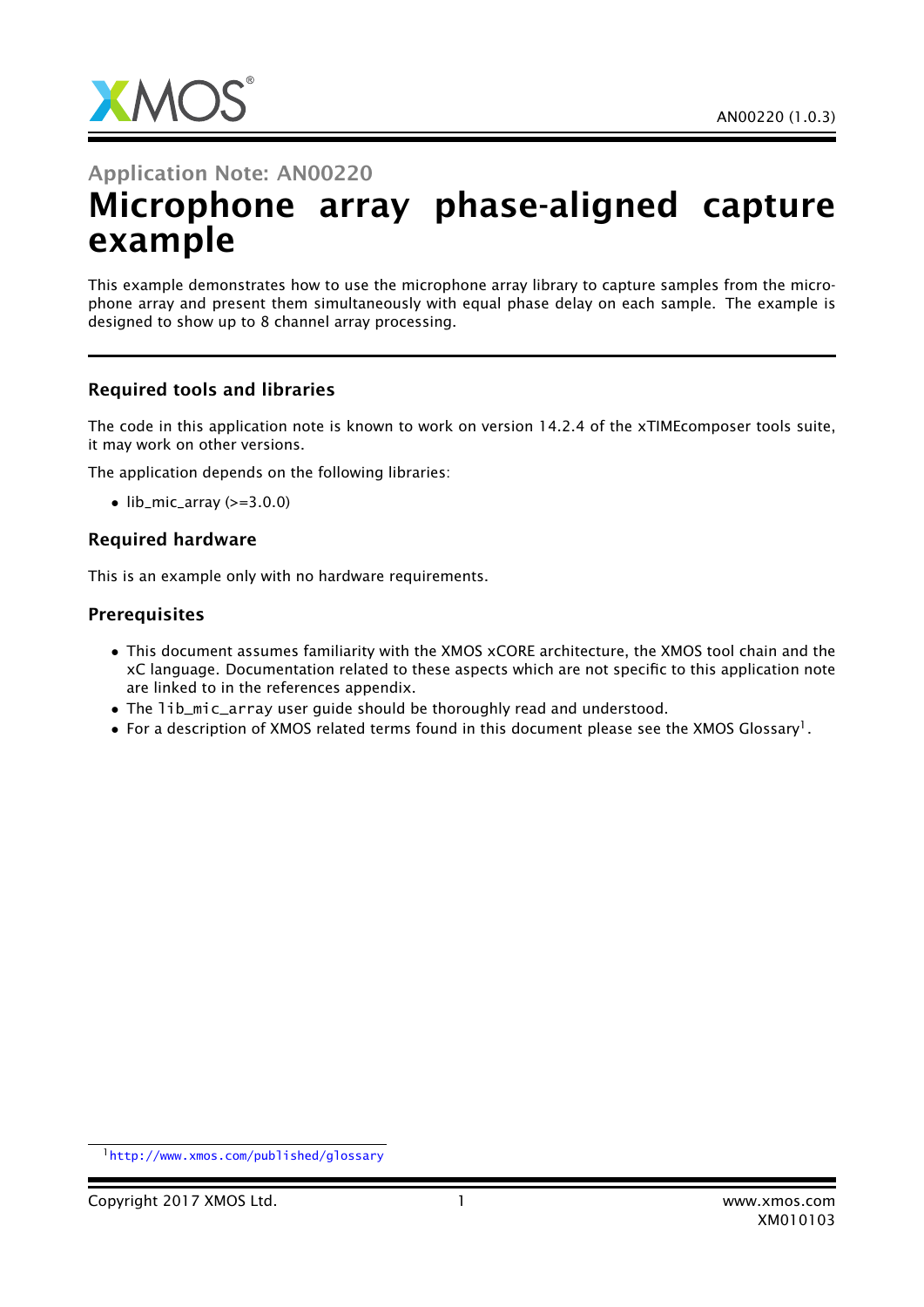

#### $\mathbf{1}$ **Overview**

#### $1.1$ Introduction

This demo application shows the minimum code to interface to the microphone array.

#### **Block diagram**  $1.2$



Figure 1: Application block diagram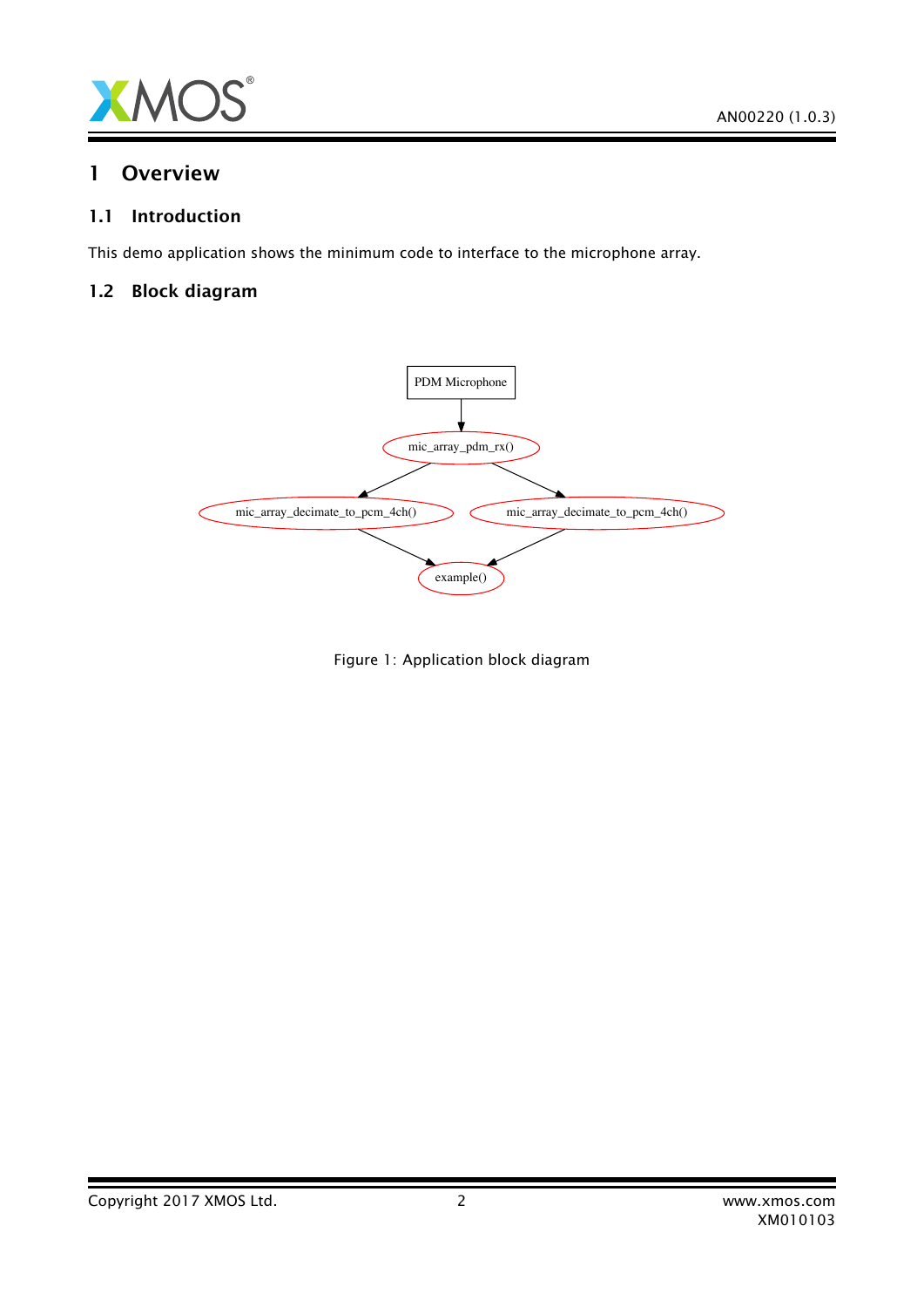

### 2 How to use lib\_mic\_array

### 2.1 The Makefile

To start using the microphone array library you need to add lib\_mic\_array to you Makefile:

```
USED_MODULES = . . 1ib\_mic\_array ...
```
### 2.2 Includes

This application requires the system headers that defines XMOS xCORE specific defines for declaring and initialising hardware:

#include <platform.h> #include <xs1.h> #include <string.h>

The microphone array library functions are defined in lib\_mic\_array.h. This header must be included in your code to use the library. The support functions for the board are defined in mic\_array\_board\_support.h and the logging functions are provided by debug\_print.h.

#include "mic\_array.h"

### 2.3 Allocating hardware resources

A PDM microphone requires a clock and a data pin. For eight PDM microphones a single clock can be shared between all microphones and the data can be sampled on a single 8 bit port. On an xCORE the pins are controlled by ports. The application therefore declares one 1-bit port and one 8-bit port:

on tile $[0]$ : in port  $p\_pdm\_c$ lk = XS1\_PORT\_1E; on tile $[0]$ : in buffered port:32 p\_pdm\_mics =  $XSL_PORT_8B$ ;

To generate the PDM clock a 24.576MHz master clock is divided by 8 using a clock block. These two hardware resources are declared with:

|  | on tile[0]: in port p_mclk | $= XSL_PORT_I$   |
|--|----------------------------|------------------|
|  | on tile[0]: clock pdmclk   | $= XS1_CLKBLK_1$ |

and are configured with:

configure\_clock\_src\_divide(pdmclk, p\_mclk, 4); configure\_port\_clock\_output(p\_pdm\_clk, pdmclk); configure\_in\_port(p\_pdm\_mics, pdmclk); start\_clock(pdmclk);

The result begin a 3.072MHz PDM clock is used for clocking the microphone data into the xCORE.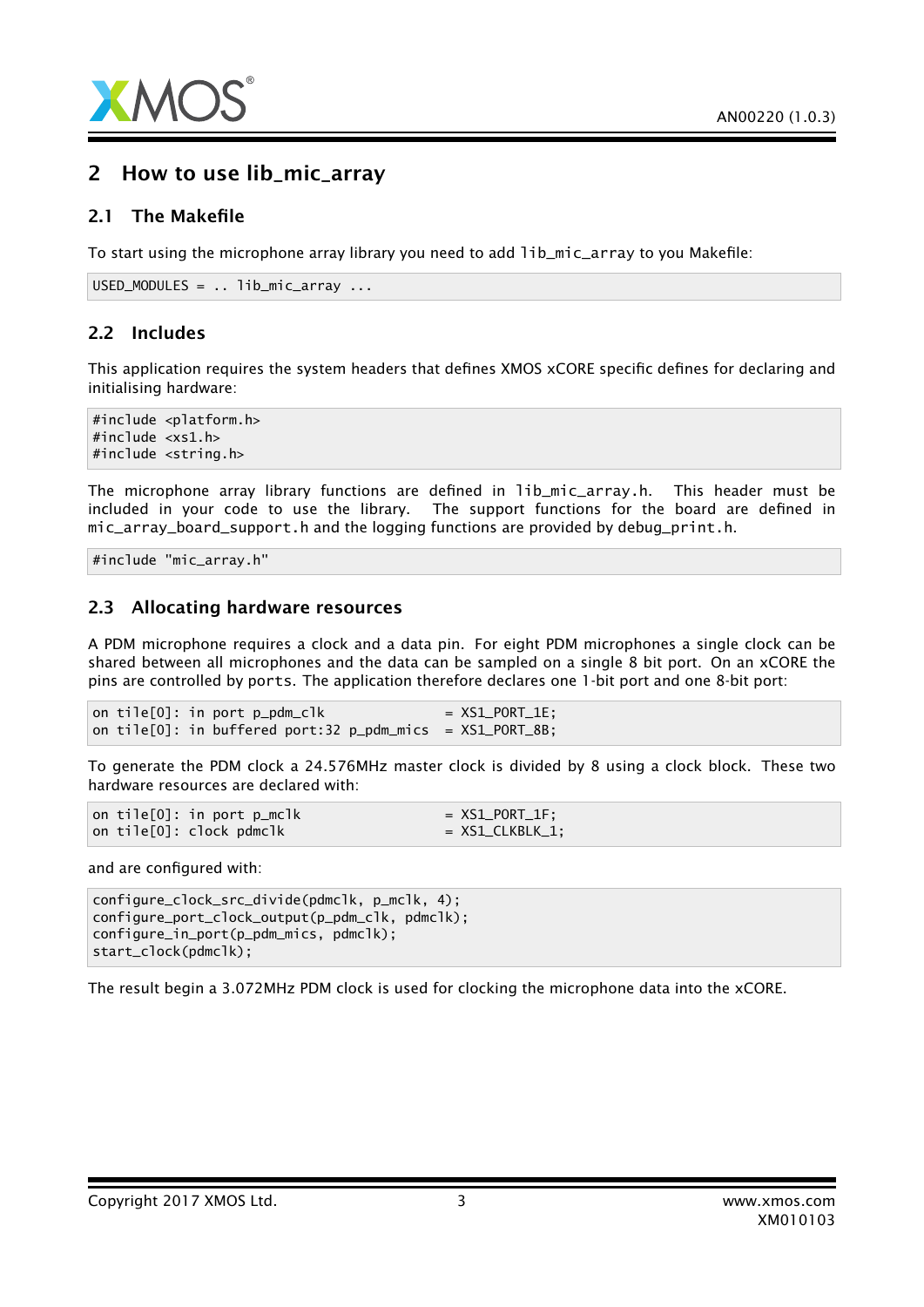

### 3 Task setup

The PDM microphones interface task and the decimators have to be connected together and to the application (example()). There needs to be one mic\_array\_decimate\_to\_pcm\_4ch() task per four channels that need processing. The PDM interface task, mic\_array\_pdm\_rx() can process eight channels so only one is needed for this application. The PDM interface needs to be connected to the two decimators via streaming channels. Finally, the decimators have to be connected to the application.

| streaming chan c_pdm_to_dec[DECIMATOR_COUNT];<br>streaming chan c_ds_output[DECIMATOR_COUNT];                                                                                                                                                                                                      |
|----------------------------------------------------------------------------------------------------------------------------------------------------------------------------------------------------------------------------------------------------------------------------------------------------|
| par{<br>mic_array_pdm_rx(p_pdm_mics, c_pdm_to_dec[0], c_pdm_to_dec[1]);<br>mic_array_decimate_to_pcm_4ch(c_pdm_to_dec[0], c_ds_output[0], MIC_ARRAY_NO_INTERNAL_CHANS);<br>mic_array_decimate_to_pcm_4ch(c_pdm_to_dec[1], c_ds_output[1], MIC_ARRAY_NO_INTERNAL_CHANS);<br>$example(c_ds_output);$ |
|                                                                                                                                                                                                                                                                                                    |

Note that the decimators have to be on the same tile as the application due to shared frame memory.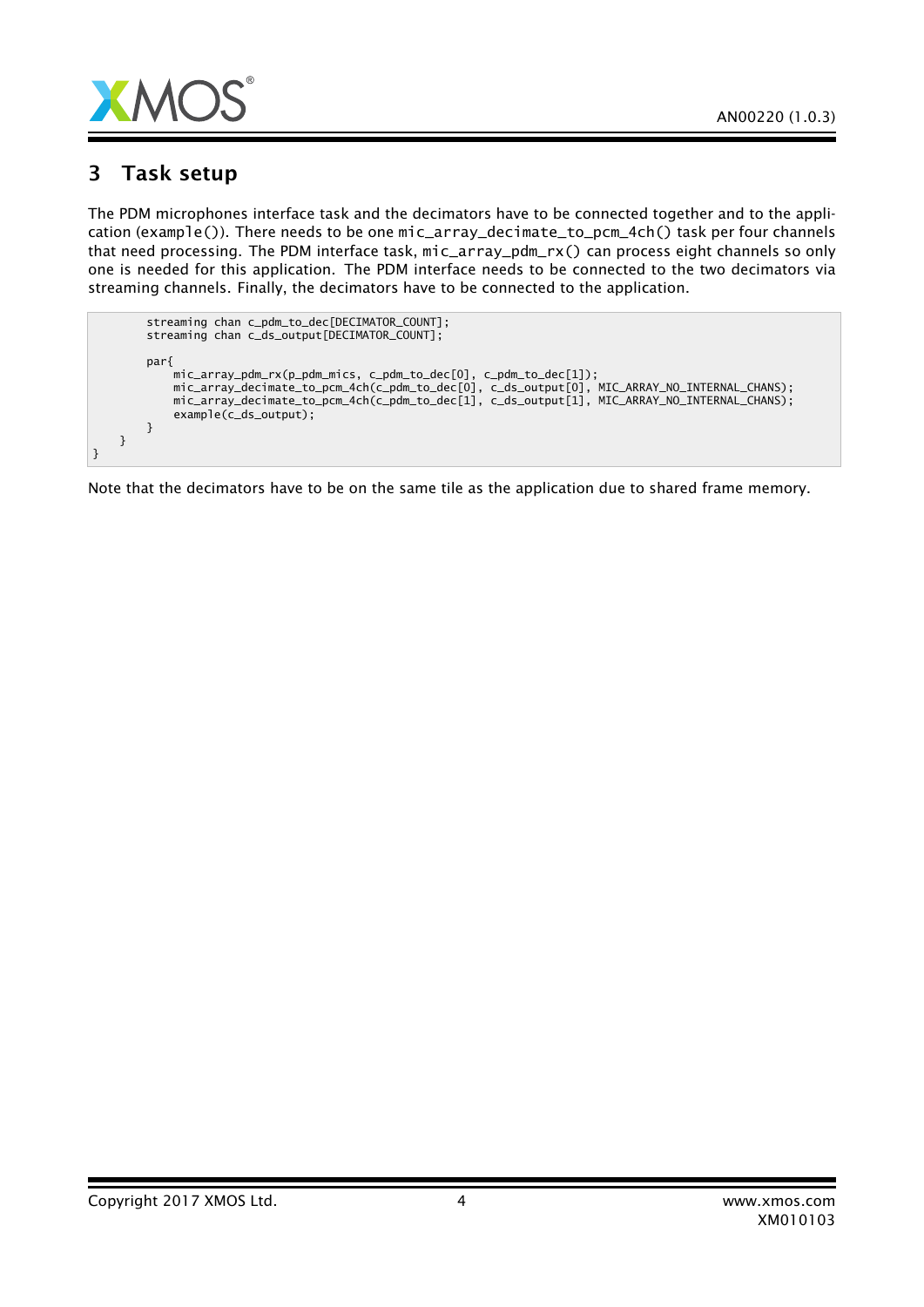

## 4 Frame memory

For each decimator an block of memory must be allocated for storing FIR data. The size of the data block must be:

Number of channels for that decimator \* THIRD\_STAGE\_COEFS\_PER\_STAGE \* Decimation factor \* sizeof(int)

bytes. The data must also be double word aligned. For example:

int data[DECIMATOR\_COUNT\*DECIMATOR\_CH\_COUNT] [THIRD\_STAGE\_COEFS\_PER\_STAGE\*DECIMATION\_FACTOR];

Note that on the xCORE-200 all global arrays are guaranteed to be double-word aligned.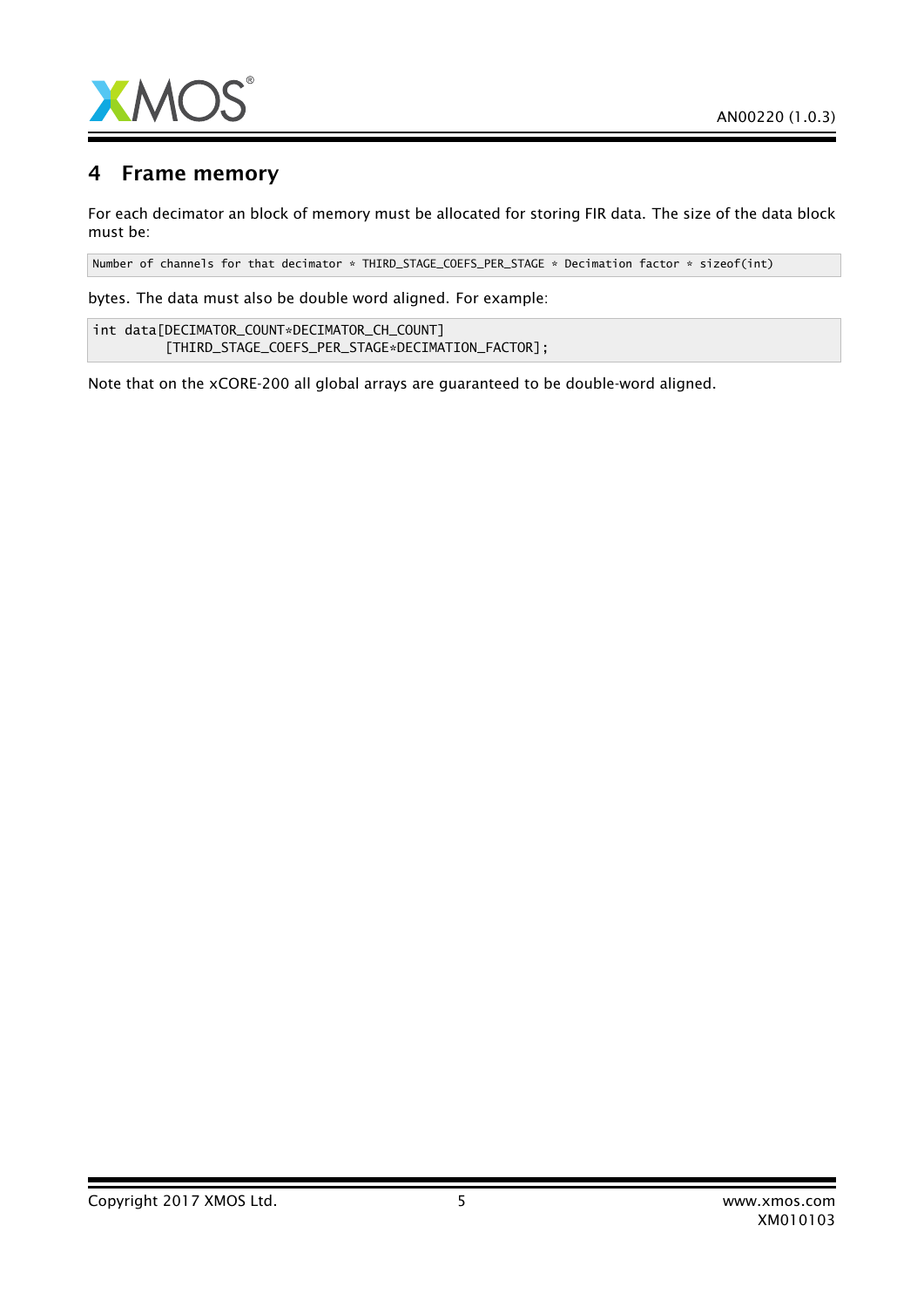

## 5 Configuration

Configuration of the microphone array for the example is achieved through:

```
mic_array_decimator_conf_common_t dcc = {
        0, // Frame size log 2 is set to 0, i.e. one sample per channel will be present in each frame
        1, // DC offset elimination is turned on
       0, // Index bit reversal is off
        0, // No windowing function is being applied
        DECIMATION_FACTOR,// The decimation factor is set to 6
       g_third_stage_div_6_fir, // This corresponds to a 16kHz output hence this coef array is used
        0, // Gain compensation is turned off
        FIR_COMPENSATOR_DIV_6, // FIR compensation is set to the corresponding coefficients
        DECIMATOR_NO_FRAME_OVERLAP, // Frame overlapping is turned off
        FRAME_BUFFER_COUNT // The number of buffers in the audio array
};
mic array decimator config t dc[DECIMATOR COUNT] = {
    {
            &dcc,<br>data[0],
                         1/ The storage area for the output decimator
            {INT_MAX, INT_MAX, INT_MAX, INT_MAX}, // Microphone gain compensation (turned off)
            4 // Enabled channel count (currently must be 4)
    },
    {
            &dcc,
            data[4], // The storage area for the output decimator
            {INT_MAX, INT_MAX, INT_MAX, INT_MAX}, // Microphone gain compensation (turned off)
            4 // Enabled channel count (currently must be 4)
   }
};
mic_array_decimator_configure(c_ds_output, DECIMATOR_COUNT, dc);
```
All configuration options are described in the Microphone array library guide. Once configured then the decimators require initialization via:

mic\_array\_init\_time\_domain\_frame(c\_ds\_output, DECIMATOR\_COUNT, buffer, audio, dc);

The decimators will start presenting samples in the form of frames that can be accessed with:

```
mic_array_frame_time_domain * current =
                   mic_array_get_next_time_domain_frame(c_ds_output, DECIMATOR_COUNT, buffer, audio, dc);
```
The return value of mic\_array\_get\_next\_time\_domain\_frame() is a pointer to the frame that the application is allowed to access. The current frame contains the frame data in the data member. data is a 2D array with the first index denoting the channel number and the second index denoting the frame index. The frame index used 0 for the oldest samples and increasing indices for newer samples.

### 5.1 Changing the sample rate

The sample rate chane be change easily with the example code by modifying:

#define DECIMATION\_FACTOR 6 //Corresponds to a 16kHz output sample rate

The supported DECIMATION\_FACTORS that come as standard from lib\_mic\_array are 2, 4, 6, 8 and 12. These correspond to 48kHz, 24kHz, 16kHz, 12kHz, 8kHz and 6kHz. In order to change the define successfully you must also ensure that the coefficients to the decimators are correct for the selected decimation factor. The coefficients are declared in the header fir\_coefs.h which is included in mic\_array.h. The coefs member of mic\_array\_decimator\_config\_common must match the output\_decimation\_factor member. Also, the FIR compensation must be made to match. For example, to change to 24kHz output, the config should look like: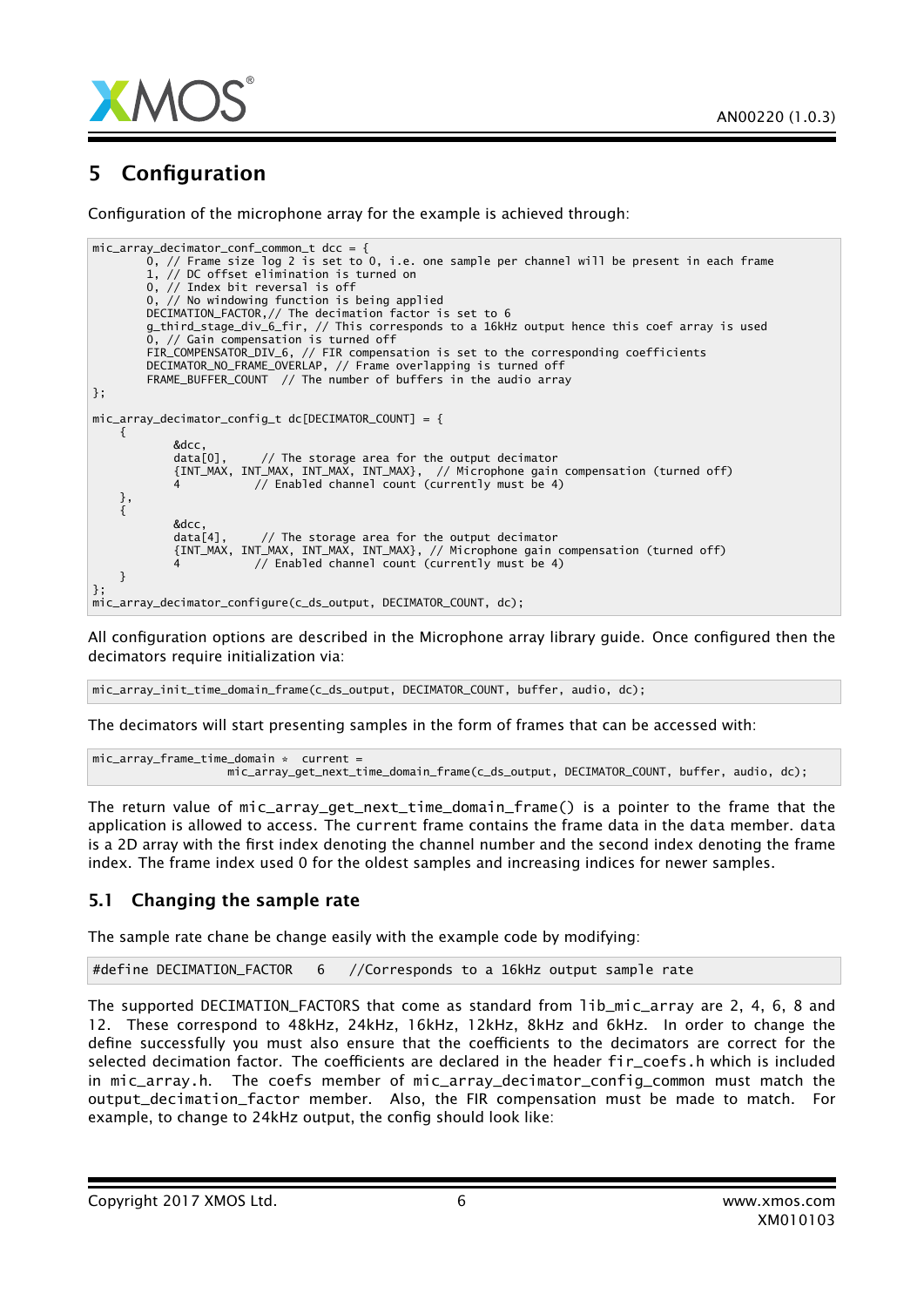

mic array decimator config common dcc =  ${f}$ 0, // Frame size log 2 is set to 0, i.e. one sample per channel will be present in each frame 1, // DC offset elimination is turned on 0, // Index bit reversal is off 0, // No windowing function is being applied 4,// The decimation factor is set to 6 g\_third\_stage\_div\_4\_fir, // This corresponds to a 24kHz output hence this coef array is used 0, // Gain compensation is turned off FIR\_COMPENSATOR\_DIV\_4, // FIR compensation is set to the corresponding coefficients DECIMATOR\_NO\_FRAME\_OVERLAP, // Frame overlapping is turned off FRAME\_BUFFER\_COUNT // The number of buffers in the audio array };

### 5.2 Changing the frame buffer count

The number of frame buffer in use can be modified through the define

#define FRAME\_BUFFER\_COUNT 2 //The minimum of 2 will suffice for this example

within this application. Increasing this would allow sample to be known for a longer period of time before the memory is reused for the present samples at the cost of increased memory usage.

### 5.3 Changing the frame size

The length of a frame is always a power of two. The maximum allowed at run time is given by two to the power of MIC\_ARRAY\_MAX\_FRAME\_SIZE\_LOG2. At run time the length can be dynamically configured by setting the frame\_size\_log2 member of mic\_array\_decimator\_config\_common.

### 5.4 Changing the buffering type

The buffering type can be either DECIMATOR\_NO\_FRAME\_OVERLAP or DECIMATOR\_HALF\_FRAME\_OVERLAP. This is configured through the buffering\_type member of mic\_array\_decimator\_config\_common. In half frame overlap mode the rate that the mic\_array\_get\_next\_time\_domain\_frame() function must be serviced is doubled.

### 5.5 Disabling the DC offset elimination

The DC offset elimination can be disabled by configuring the mic\_array\_decimator\_config\_common with 0 in the apply\_dc\_offset\_removal member. Setting apply\_dc\_offset\_removal to non-zero will enable it.

### 5.6 Enabling microphone gain compensation

To enable the microphone gain compensation first the apply\_mic\_gain\_compensation member of mic\_array\_decimator\_config\_common must be set to non-zero. Then for each mic\_array\_decimator\_config structure used to configure a 4 channel decimator the array member mic gain compensation must be set. If the gain a microphone i is  $q_i$ , then the compensation factor should be INT\_MAX / min(gi) for each microphone i.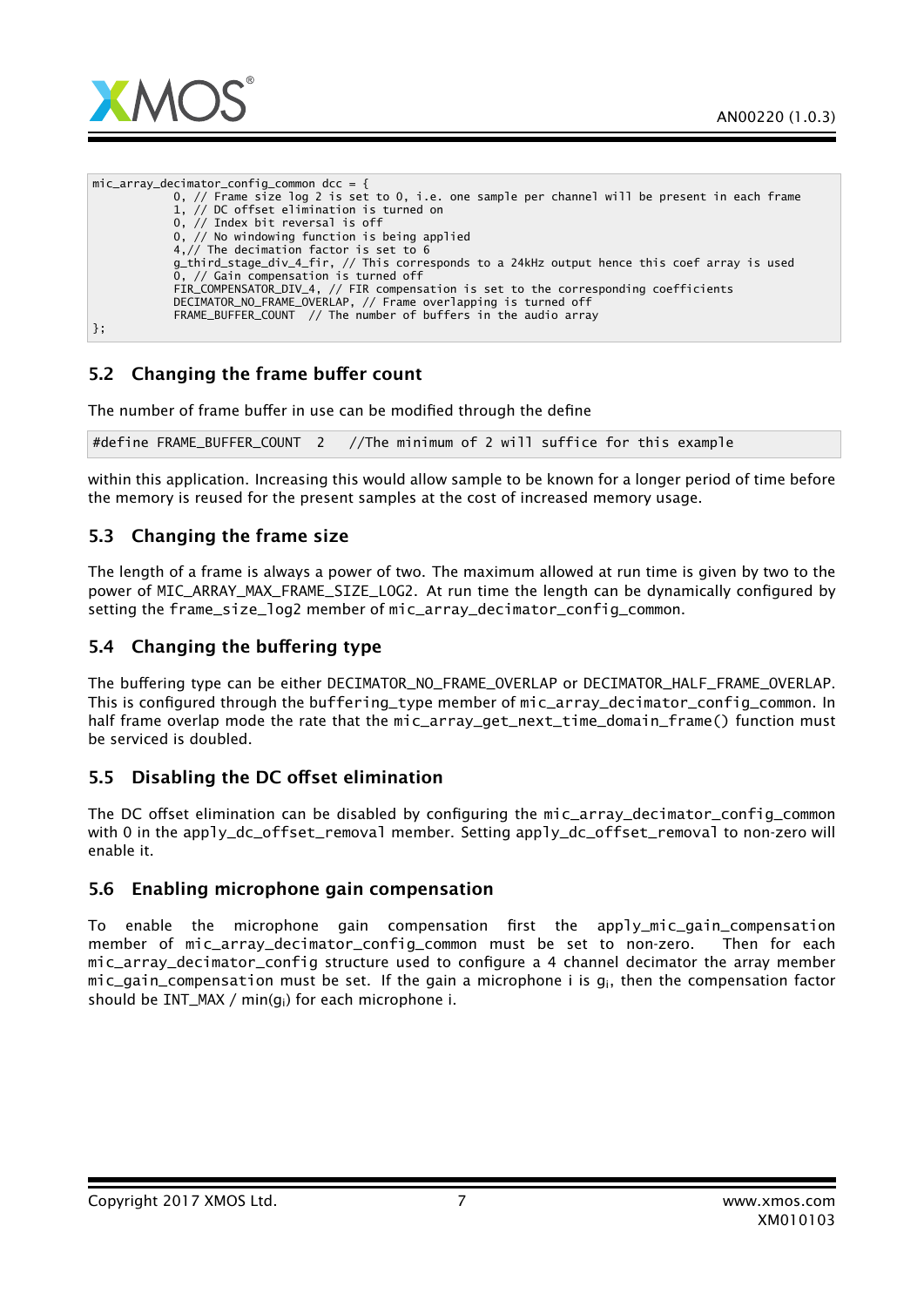

## 6 References

XMOS Tools User Guide <http://www.xmos.com/published/xtimecomposer-user-guide> XMOS xCORE Programming Guide <http://www.xmos.com/published/xmos-programming-guide> XMOS Microphone Array Library [http://www.xmos.com/support/libraries/lib\\_mic\\_array](http://www.xmos.com/support/libraries/lib_mic_array)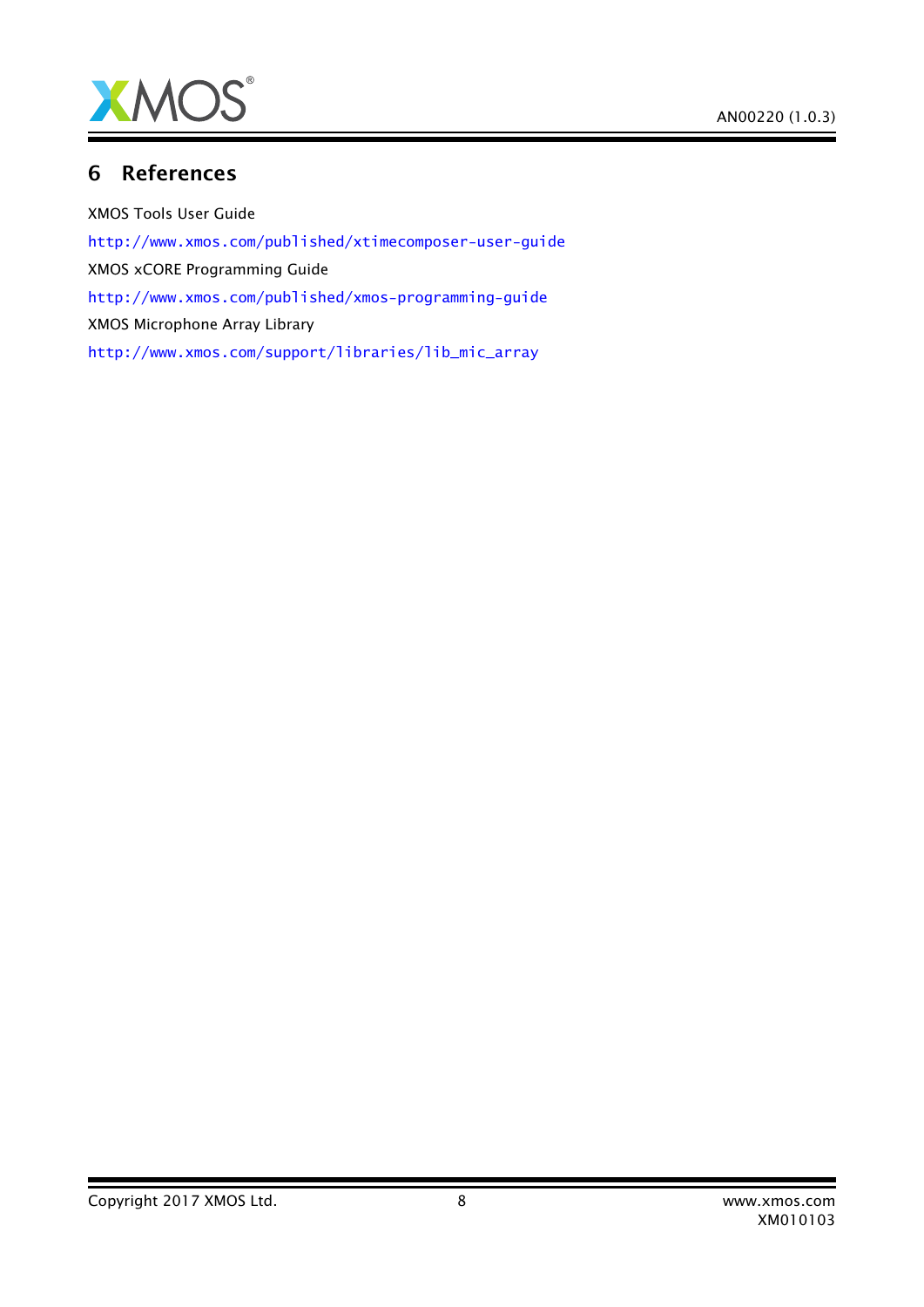

## 7 Full source code listing

#### 7.1 Source code for app\_phase\_aligned\_example.xc

```
// Copyright (c) 2015-2016, XMOS Ltd, All rights reserved
#include <platform.h>
#include <xs1.h>
#include <string.h>
#include "mic_array.h"
on tile[0]: in port p\_pdm\_clk = XS1_PORT_1E;
on tile[0]: in buffered port:32 p_pdm_mics = XS1_PORT_8B;
on tile[0]: in port p_mclk = XSL-PORT_1F;on tile[0]: clock pdmclk = XSL_CLKBLK_1;#define DECIMATION_FACTOR 6 //Corresponds to a 16kHz output sample rate
#define DECIMATOR_COUNT 2 //8 channels requires 2 decimators
                               //The minimum of 2 will suffice for this example
#define DECIMATOR_CH_COUNT 4 //Just to be clear
int data[DECIMATOR_COUNT*DECIMATOR_CH_COUNT]
         [THIRD_STAGE_COEFS_PER_STAGE*DECIMATION_FACTOR];
void example(streaming chanend c_ds_output[DECIMATOR_COUNT]) {
   unsafe{
       mic_array_frame_time_domain audio[FRAME_BUFFER_COUNT];
        unsigned buffer; //No need to initialize this.
        memset(data, 0, DECIMATOR_COUNT*DECIMATOR_CH_COUNT*
                THIRD_STAGE_COEFS_PER_STAGE*DECIMATION_FACTOR*sizeof(int));
       mic_array_decimator_conf_common_t dcc = {
                0, // Frame size log 2 is set to 0, i.e. one sample per channel will be present in each frame
                1, // DC offset elimination is turned on
                0, // Index bit reversal is off
                0, // No windowing function is being applied
               DECIMATION_FACTOR,// The decimation factor is set to 6
                g_third_stage_div_6_fir, // This corresponds to a 16kHz output hence this coef array is used
                0, // Gain compensation is turned off
                FIR_COMPENSATOR_DIV_6, // FIR compensation is set to the corresponding coefficients
                DECIMATOR_NO_FRAME_OVERLAP, // Frame overlapping is turned off
               FRAME_BUFFER_COUNT // The number of buffers in the audio array
       };
       mic_array_decimator_config_t dc[DECIMATOR_COUNT] = {
           {
                   &dcc,<br>data[0],
                                1/ The storage area for the output decimator
                   {INT_MAX, INT_MAX, INT_MAX, INT_MAX}, // Microphone gain compensation (turned off)
                   4 // Enabled channel count (currently must be 4)
           },
           {
                   &dcc,<br>data[4],
                                1/ The storage area for the output decimator
                   {INT_MAX, INT_MAX, INT_MAX, INT_MAX}, // Microphone gain compensation (turned off)
                   4 // Enabled channel count (currently must be 4)
           }
        };
       mic_array_decimator_configure(c_ds_output, DECIMATOR_COUNT, dc);
       mic_array_init_time_domain_frame(c_ds_output, DECIMATOR_COUNT, buffer, audio, dc);
       while(1)mic_array_frame_time_domain * current =
                               mic_array_get_next_time_domain_frame(c_ds_output, DECIMATOR_COUNT, buffer,
                                  → audio, dc);
       }
   }
}
```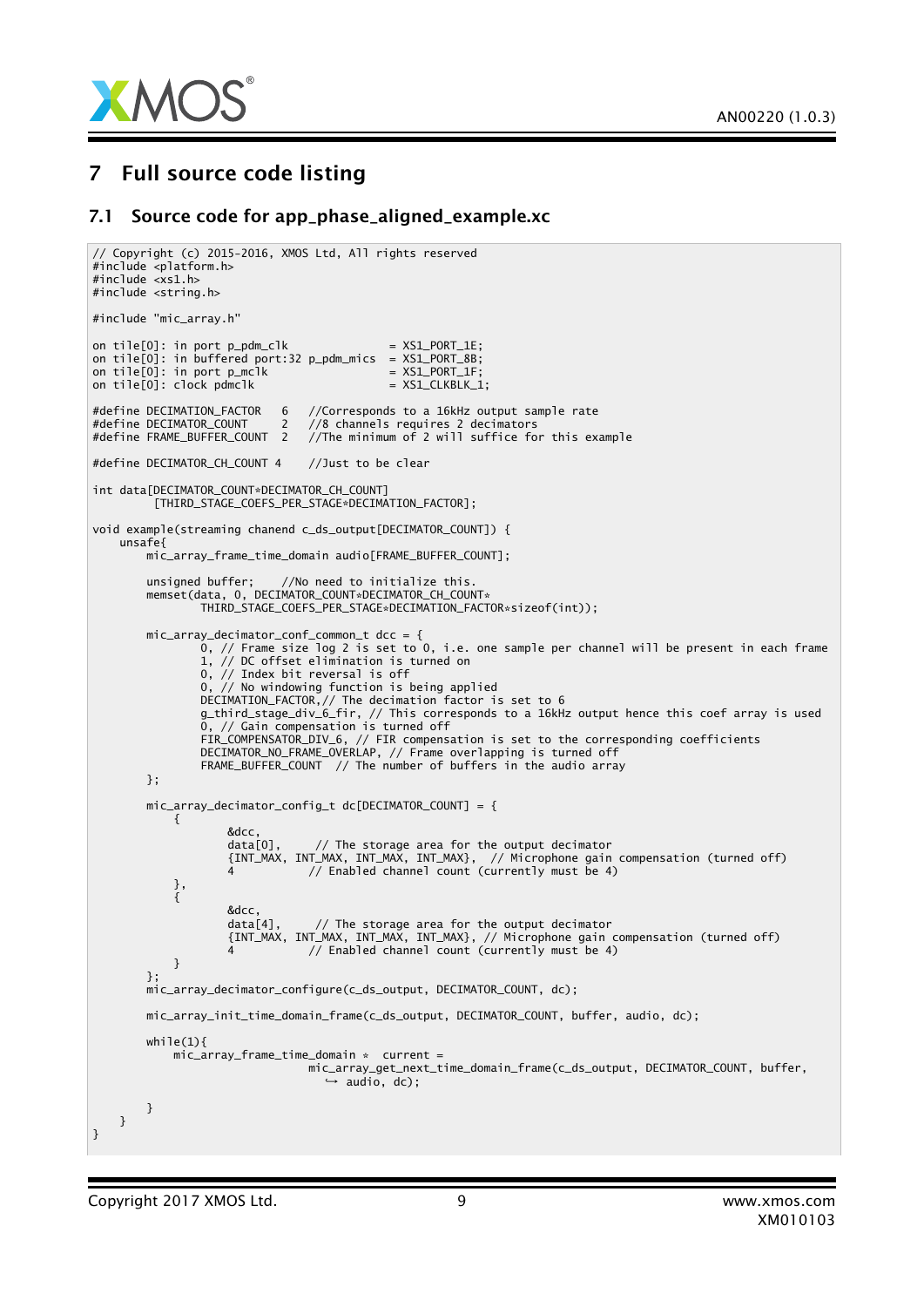

| int main(){                                                                                                                                                                                                                                                                                            |  |  |
|--------------------------------------------------------------------------------------------------------------------------------------------------------------------------------------------------------------------------------------------------------------------------------------------------------|--|--|
| par <sub>1</sub>                                                                                                                                                                                                                                                                                       |  |  |
| on tile $[0]$ :{                                                                                                                                                                                                                                                                                       |  |  |
| configure_clock_src_divide(pdmclk, p_mclk, 4);<br>configure_port_clock_output(p_pdm_clk, pdmclk);<br>configure_in_port(p_pdm_mics, pdmclk);<br>start_clock(pdmclk);                                                                                                                                    |  |  |
| streaming chan c_pdm_to_dec[DECIMATOR_COUNT];<br>streaming chan c_ds_output[DECIMATOR_COUNT];                                                                                                                                                                                                          |  |  |
| parf<br>$mic_array\_pdm_rrx(p_pdm_mics, c_pdm_to_dec[0], c_pdm_to_dec[1]);$<br>mic_array_decimate_to_pcm_4ch(c_pdm_to_dec[0], c_ds_output[0], MIC_ARRAY_NO_INTERNAL_CHANS);<br>mic_array_decimate_to_pcm_4ch(c_pdm_to_dec[1], c_ds_output[1], MIC_ARRAY_NO_INTERNAL_CHANS);<br>$example(c_ds_output);$ |  |  |
|                                                                                                                                                                                                                                                                                                        |  |  |
|                                                                                                                                                                                                                                                                                                        |  |  |
|                                                                                                                                                                                                                                                                                                        |  |  |
| return 0;                                                                                                                                                                                                                                                                                              |  |  |
| }                                                                                                                                                                                                                                                                                                      |  |  |